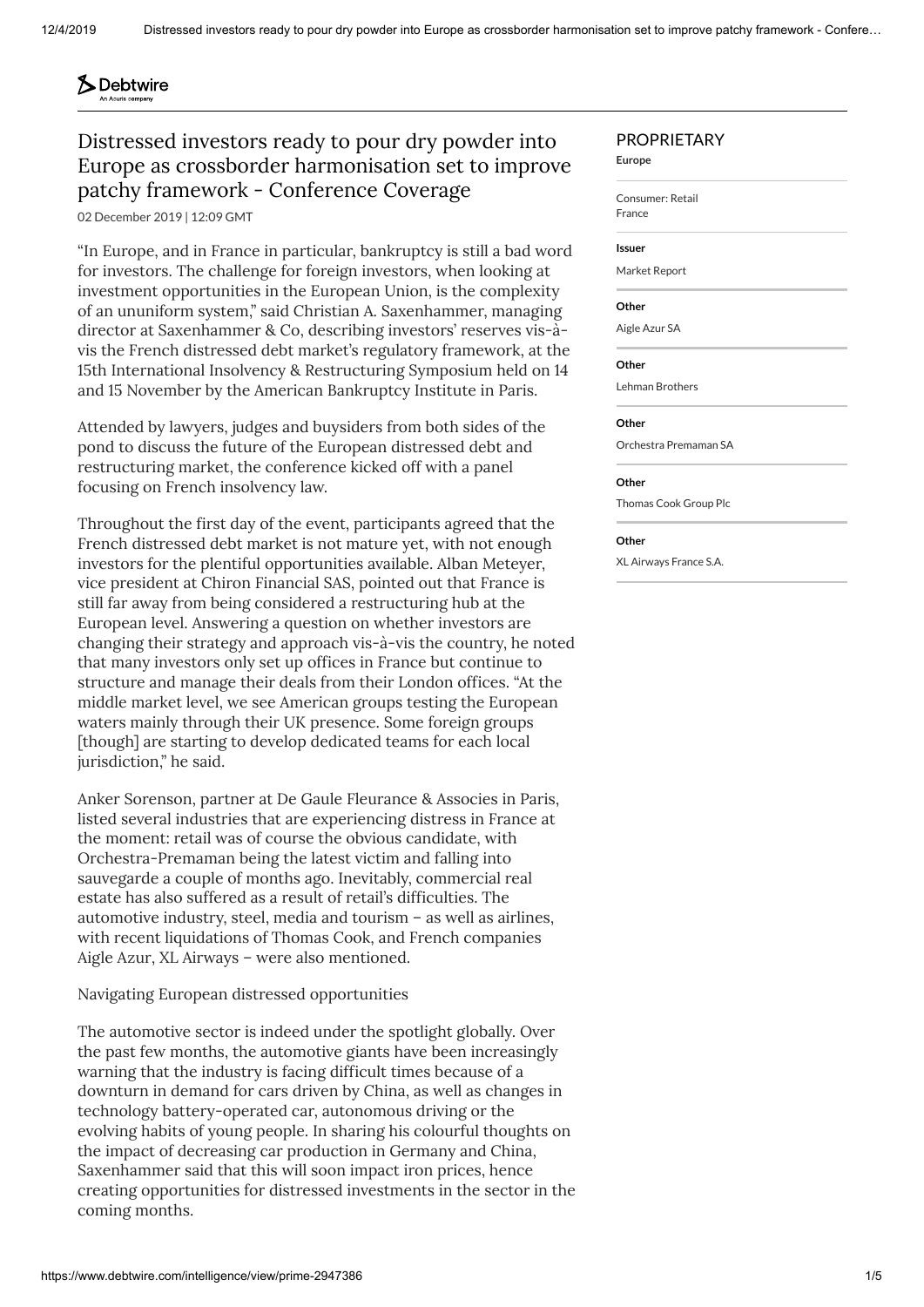12/4/2019 Distressed investors ready to pour dry powder into Europe as crossborder harmonisation set to improve patchy framework - Confere…

Federica Pietrogrande, managing director at Gordon Brothers in London, also earmarked the automotive industry as well as the construction and retail sectors. She, however, noted that rather than an all-out recession, investors should "monitor disruptions in various sectors or jurisdictions in Europe". Pietrogrande cited "some European countries have never really recovered from 10+ years of recession". She added that some countries are disadvantaged by "regulatory framework issues" e.g. in Italy, Austria and France where lending activity is highly regulated. However she highlighted that there is scope for "the right legal reforms to unlock opportunities. And many European countries are waiting for that".

On the rumours of retail apocalypse, Pietrogrande went on to clarify "there is no apocalypse, only transformation" and suggested that in the new fast-evolving retail market, those with dynamic and innovative solutions were more likely to perform. Saxenhammer's view of the situation was more dramatic. "There will be a big transformation, but it will be bloody," he commented. "You know how it happened in the United States with store closures and rent cuts. In Europe things are different; In Italy, people still go to stores, and internet coverage is not as widespread."

With more than USD 80bn of cash - or "dry powder" – waiting impatiently to be deployed by distressed investors, according to Teresa Kohl, managing Director at SSG Capital Advisors, the big question is when will be the right time to pull the trigger.

Pietrogrande also noted that taking a generalist view on potential distressed sectors could be misleading, adding that investors should have a local and case by case approach.

Extending a hand to creditors

Focusing on the French market, Fabienne Beuzit, partner at Jones day's Paris office, said that traditionally French companies used the so-called preventive proceedings available in the domestic workout toolbox, i.e. the mandat ad hoc and conciliation. However, those processes require unanimity and features no cram down mechanism. As for other tools available, she noted that even the sauvegarde, a "collective" proceeding, is not sufficiently well-equipped to force the hands of the dissenting stakeholders.

Panellists touched upon recent legal reforms in "the Hexagon" that have expanded debt for equity swaps as well as an element of cramdown. The French regime, however, largely remains debtor-friendly, the panellists cautioned, pointing out that, for instance, the administrator is appointed by the debtor, not the creditors.

The new EU harmonisation directive was thoroughly discussed to understand how it could help pave the way for new cross-border opportunities, making France a more attractive restructuring hub. "Our government has fully understood the need to align with international best practice to attract foreign investors," argued Beuzit, adding that the Directive aims to facilitate loan-to-own transactions, which are popular in the United States, "but quite difficult to implement" in France.

The EU directive on insolvency, restructuring and second chance, sometimes referred to as "the European Chapter 11", was adopted in June 2019 and will be implemented by the end of 2020.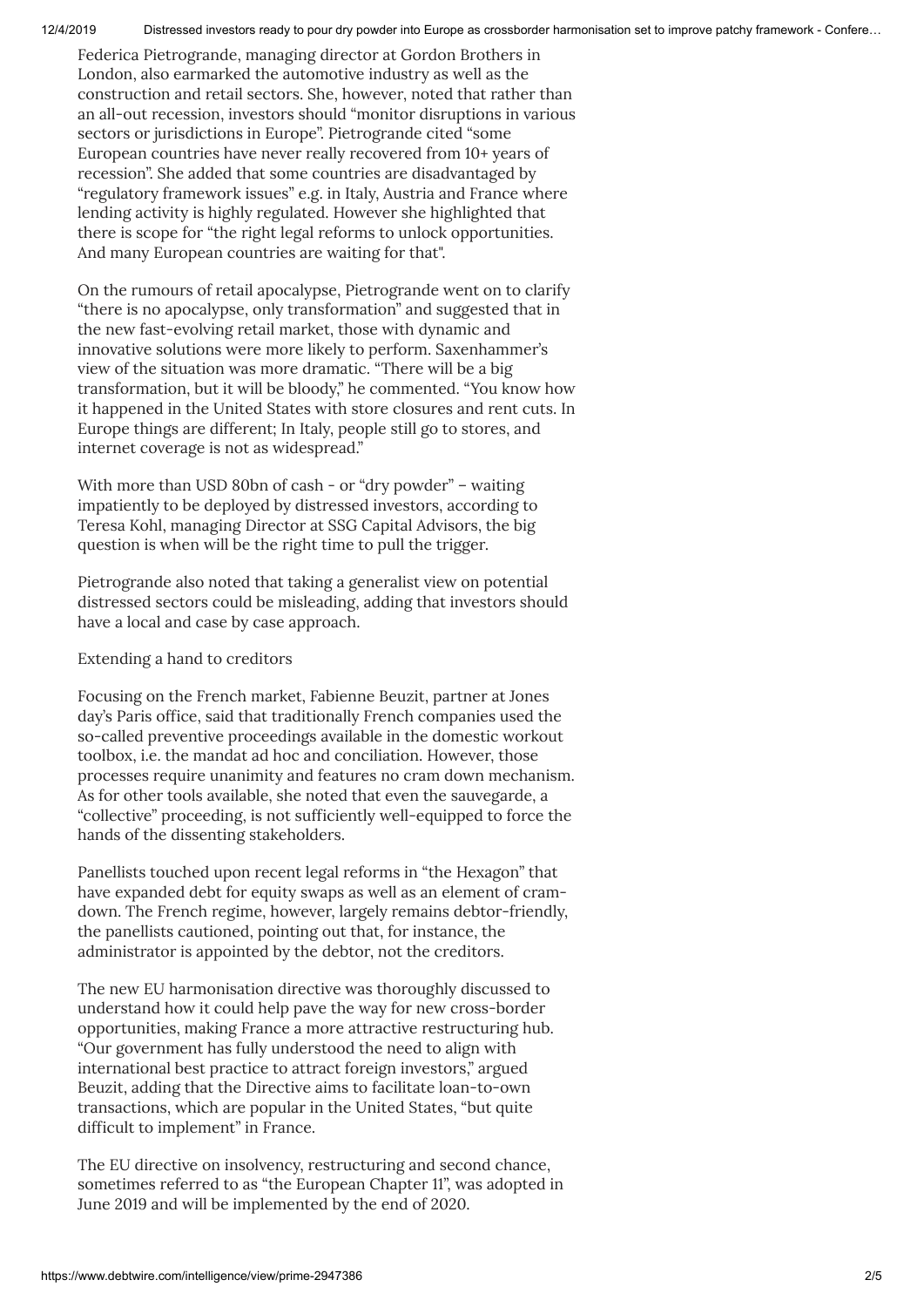12/4/2019 Distressed investors ready to pour dry powder into Europe as crossborder harmonisation set to improve patchy framework - Confere…

"In France, the EU directive should be used to provide a more consensual preventive phase. Its objective is to save viable enterprises in the country that need to be released from part of their financial liabilities while keeping value for creditors", said Beuzit. She highlighted that the Directive does have several game-changing features: the debtor will remain in control of day-to-day management; creditors will vote in classes; and only the parties affected by a workout plan will be invited to vote on it.

This, she continued, is a major shift vis-à-vis sauvegarde in which other stakeholders such as suppliers and shareholders get to vote in their distinct classes. And the Directive also provides for cross-class cram down in a scenario where at least one class (excluding shareholders or out-of-the-money classes) has voted in favour of the plan. She argued that this is a significant improvement compared to the existing regime under which, for instance, a mezzanine or other subordinate creditor might be able to block a plan even if bank lenders have approved it.

But panellists broadly agreed that even with new opportunities provided by the Directive, strong French labour laws, which prioritise job protection, might still deter distressed investors from getting involved, and push them to look at alternatives in Europe, such as Germany or the Netherlands.

Broader harmonisation around the globe

Last year, the United Nations Commission on International Trade Law (UNCITRAL) Working Group V revealed a new Model Law on the Recognition and Enforcement of Insolvency-Related Judgments. This has been referred to as "UNCITRAL 2" or "UNCITRAL lite" and establishes a framework for recognition and enforcement of foreign insolvency judgments.

While the EU harmonisation directive is expected to influence the internal dynamics of the EU insolvency space, the new Model Law targets broader harmonisation and mutual recognition across the globe.

The new Model Law provides a definition of what an insolvency judgment is and lists several requirements for recognition of judgments. Robert van Galen, partner at NautaDutilh and the Dutch representative to UNCITRAL Working Group V, said that one requirement of recognition is for a judgment to be effective in its state of origin. He explained that the judgment doesn't have to be issued by the authorities of the country where insolvency proceedings have been opened.

Van Galen, however, warned that recognition cannot be assumed in every case, adding that it can be refused when and where it interferes with the administration of the debtor's insolvency, has an adverse impact on the general body of creditors, or if the interests of creditors are not adequately protected in the proceedings in which it was issued.

Kathlene Burke, associate at American law firm Skadden, argued that the new Model Law was expected to have a significant impact on the recognition of foreign insolvency proceedings in the UK, eventually replacing the controversial rule in Gibbs, the longstanding English law principle – which dates back to 1890 – based on which claims governed by English law cannot be discharged by the courts of another country unless the relevant creditor(s) submit to those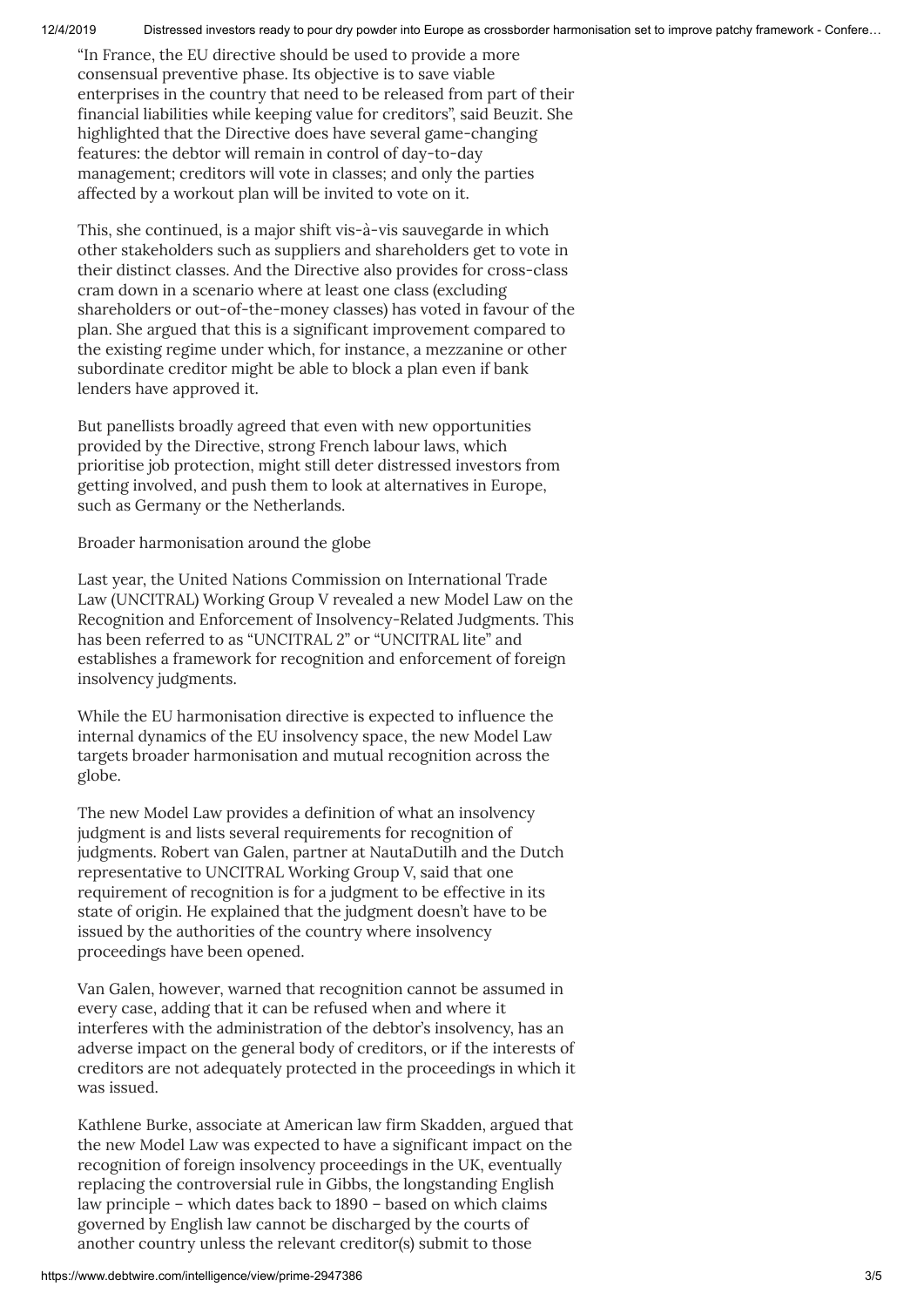12/4/2019 Distressed investors ready to pour dry powder into Europe as crossborder harmonisation set to improve patchy framework - Confere…

courts' jurisdiction. She added that stipulations of the new Model Law on recognition are formulated in way that make the courts of signatory countries more likely to grant recognition.

In the United States, a foreign judgment can already be recognised quite swiftly thanks to the mechanism devised under Chapter 15 of the Bankruptcy Code. But Burke noted that even in the U.S., there are sometimes differing views between different courts as to what relief should be granted pursuant to Chapter 15.

In discussing the model law on Enterprise groups, she noted that coordination between the relevant courts was key in large multijurisdictional cases such as Wall Street giant Lehman Brothers' bankruptcy. Recalling her experience on the case, she said: "Judge Peck encouraged for coordination [between the courts involved]. Many of the courts and lawyers cooperated, but not all of them."

Burke also pointed out that while the new EU Directive addresses many of the concerns addressed by the Model Law, it doesn't eliminate the need for such an international framework, simply because the Directive only applies to EU, and not beyond.

Businesses dealing with trade wars

The recent tariffs wars around the globe and geopolitical instabilities, notably fuelled by the revival of nationalist feelings, were also touched upon as source of additional uncertainties for businesses and distressed investors.

Drawing on the US Chamber of Commerce forecasts, one panellist listed the agricultural, automotive and iron and steel sectors as specific industries hit by US-China trade war. "Agriculture exports drastically fell this year and farm bankruptcies in the US jumped to highest level since 2011 as Trump's tariffs bite", noted Amy Edgy, partner at Linklaters in Washington. According to the American Farm Bureau Federation, Chapter 12 farmor fisherybankruptcies totalled580 filings between January and September 2019, a 24% increase compared to the same period last year.

For some of the panelists, US companies are struggling dealing with tariffs forecasts and their potential impacts on earnings. "At the moment, it is all about the cost impact. The first phases of tariffs have not yet hit the consumers directly, but they have impacted the companies' cost", noted Carrianne Basler, managing director at AlixPartners in Chicago.

If both vertical and horizontal diversifications were deemed as a potential strategy to seek protection from tariffs, some panellists concurred that it could also represent a risky attempt for companies as tariffs led by Trump administration were described as unpredictable.

"While tariff wars were historically more about economic policy, they are increasingly being used to drive foreign policies and can now lead to more financial restructurings", said Basler. In addition, some panellists noted that companies dealing with operations and shipping goods will be increasingly exposed to the risk of bankruptcy.

by [Claudia](mailto:claudia.cohen@acuris.com) Cohen and [Hossein](mailto:hossein.dabiri@acuris.com) Dabiri